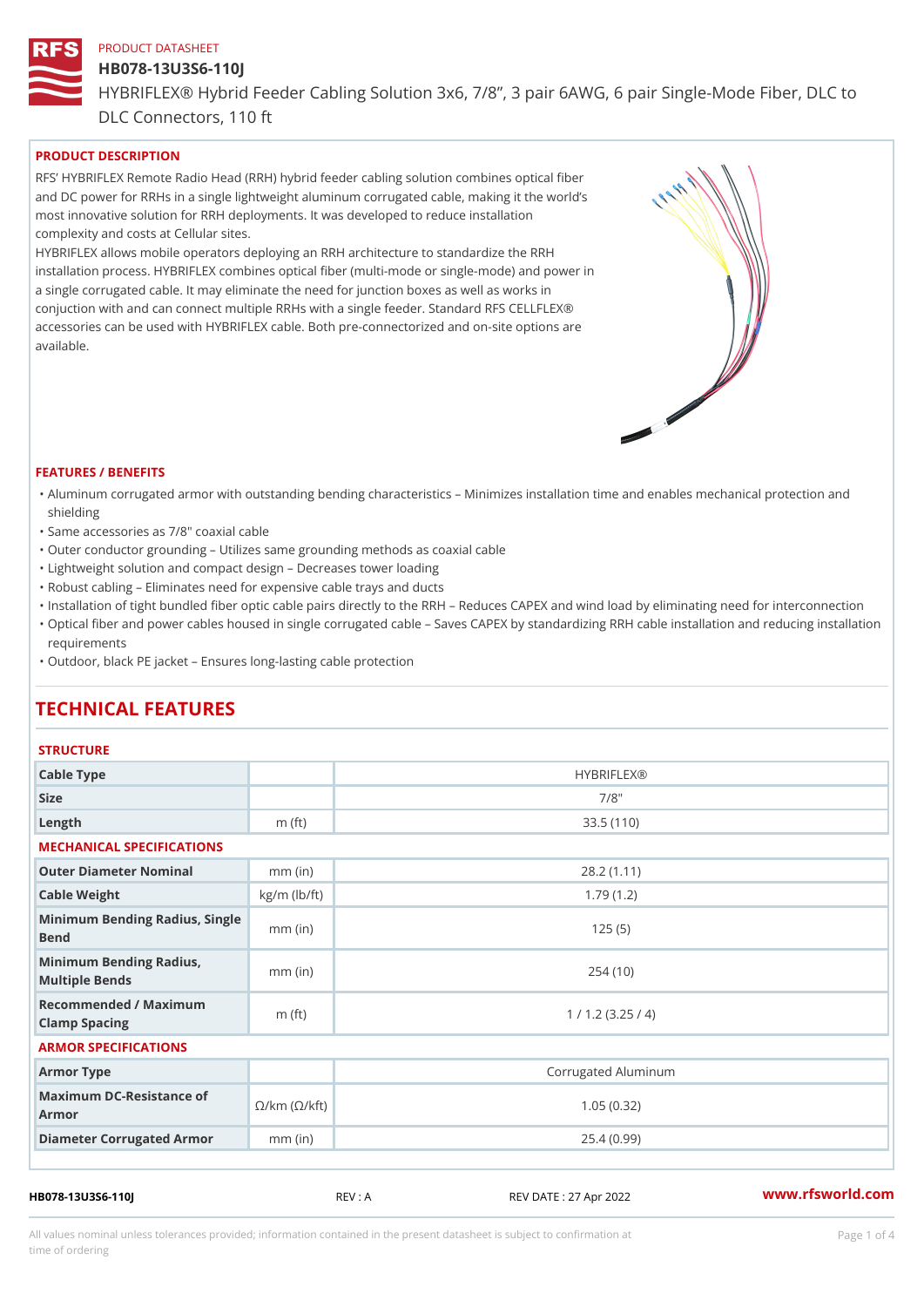# HB078-13U3S6-110J

HYBRIFLEX® Hybrid Feeder Cabling Solution 3x6, 7/8, 3 pair 6AWG, 6 DLC Connectors, 110 ft

| CABLE JACKET                                                                                                                    |                             |                                                      |
|---------------------------------------------------------------------------------------------------------------------------------|-----------------------------|------------------------------------------------------|
| UV-Protection Individual and<br>External Jacket                                                                                 |                             | Yes                                                  |
| Jacket Material                                                                                                                 |                             | Outdoor, Polyethylene, Black                         |
| DC POWER CABLE SPECIFICATIONS                                                                                                   |                             |                                                      |
| Number of DC Pairs                                                                                                              |                             | 3                                                    |
| Maximum DC-Resistance $\bigotimes_{k=m}^{\infty}$ ( $\bigotimes_{k=m}^{\infty}$ /km ( $\bigotimes_{k=m}^{\infty}$ )<br>$C$ able |                             | 1.4(0.42)                                            |
| Cross Section of Power Cnamble (AWG)                                                                                            |                             | 13.3(6)                                              |
| DC Wire Jacket Material                                                                                                         |                             | $PVC/Ny$ lon                                         |
| DC Cable Single Bending Rhandi(uish)                                                                                            |                             | 83 (3.3)                                             |
| DC Cable Diameter                                                                                                               | $mm$ (in)                   | 6.45(0.25)                                           |
| DC Standards (Meets or Exceeds)                                                                                                 |                             | For use in Type MC per UL 1569, PVC Nylon, RoHS/REAC |
| Break-out Length (Top)                                                                                                          | $mm$ (in)                   | 609 (24)                                             |
| Break-out Length (Bottcm)mm (in)                                                                                                |                             | 1016(40)                                             |
| F/O CABLE SPECIFICATIONS                                                                                                        |                             |                                                      |
| F/O Cable Type                                                                                                                  |                             | G657-A1 Single Mode, Bend Tolerant                   |
| Number of F/O Pairs                                                                                                             |                             | 6                                                    |
| Core/Clad                                                                                                                       | $\mu$ m                     | 9/125                                                |
| Secondary Protection Nominal(in)                                                                                                |                             | 900(0.035)                                           |
| Single Bending Radius                                                                                                           | $mm$ (in)                   | 83 (3.3)                                             |
| F/O Standards (Meets or<br>Exceeds)                                                                                             |                             | UL Listed Type OFNR (UL1666), RoHS Compliant         |
| Optical Loss                                                                                                                    | dB/Km                       | $0.5 \t@ 1310 nm$<br>$0.5 \ @ \ 1550 \ nm$           |
| Fiber Termination End                                                                                                           |                             | DLC connector                                        |
| Fiber Termination End 2                                                                                                         |                             | DLC connector                                        |
| FO Break-out Length (Top)mm (in)                                                                                                |                             | 889 (35)                                             |
| FO Break-out Length (Bottomm) (in)                                                                                              |                             | 1016(40)                                             |
| TESTING AND ENVIRONMENTAL                                                                                                       |                             |                                                      |
| Storage Temperature                                                                                                             | $^{\circ}$ C ( $^{\circ}$ F | -40 to 70 (-40 to 158)                               |
| Operation Temperature                                                                                                           | $^{\circ}$ C ( $^{\circ}$ F | $-40$ to 65 ( $-40$ to 149)                          |
| Installation Temperature                                                                                                        | $^{\circ}$ C ( $^{\circ}$ F | $-20$ to $65$ ( $-4$ to $149$ )                      |
|                                                                                                                                 |                             |                                                      |

HB078-13U3S6-110J REV : A REV DATE : 27 Apr 2022 [www.](https://www.rfsworld.com)rfsworld.com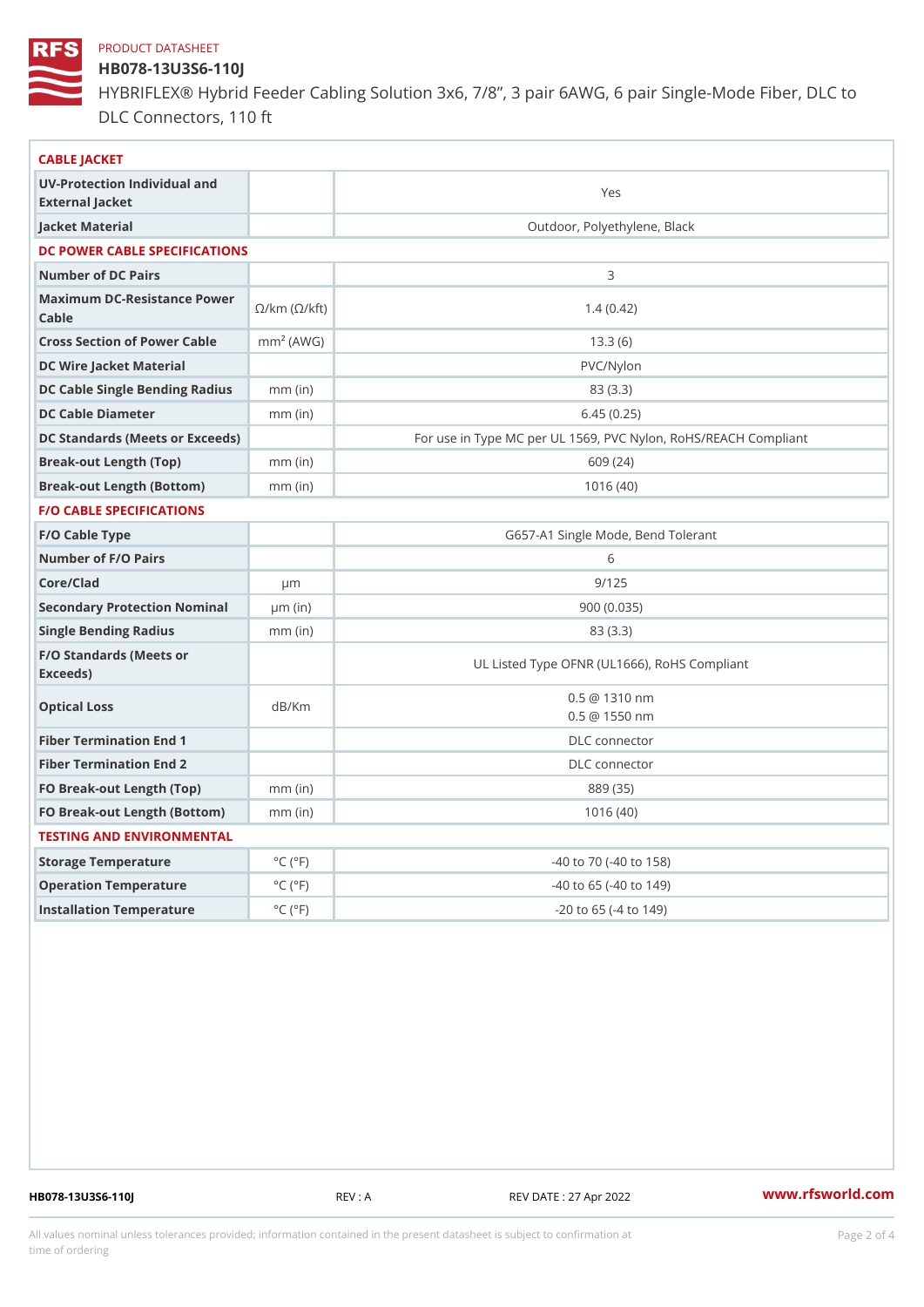### HB078-13U3S6-110J

HYBRIFLEX® Hybrid Feeder Cabling Solution 3x6, 7/8, 3 pair 6AWG, 6 DLC Connectors, 110 ft

### EXTERNAL DOCUMENT LINKS

Installation Guidelwinessad On-line Factory Te[s](https://www.rfsworld.com/pictures/userfiles/programs/AAST Latest Version.zip)/teRvesults:

# NOTES

Nominal length equals length of trunk not including t breakouts; breakout lengths add additionally to the t length tip to tip.

HB078-13U3S6-110J REV : A REV DATE : 27 Apr 2022 [www.](https://www.rfsworld.com)rfsworld.com

All values nominal unless tolerances provided; information contained in the present datasheet is subject to Pcapgeling that i time of ordering